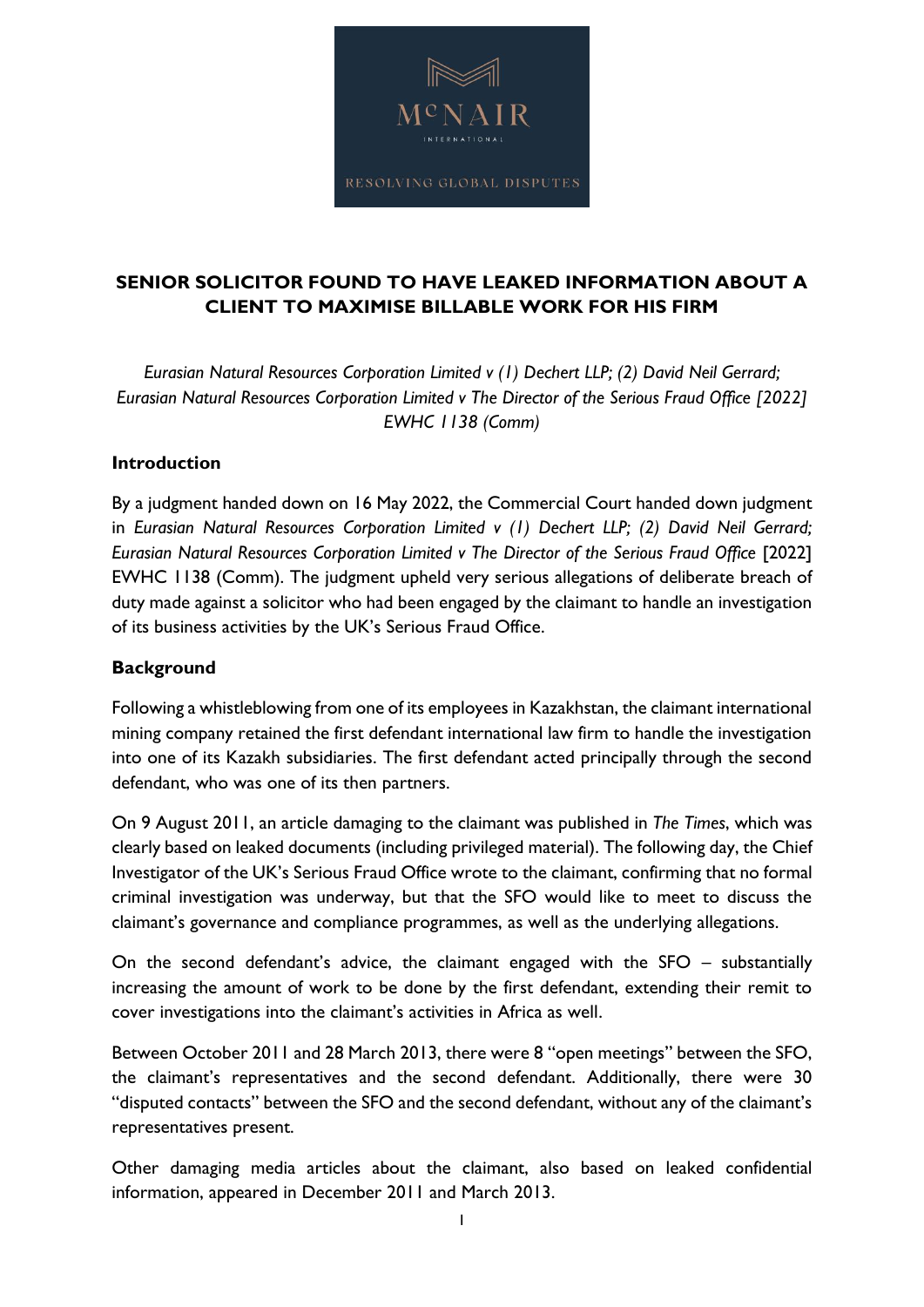The claimant terminated the first defendant's retainer on 27 March 2013 – by which time the first defendant had provided the SFO with a report on the Kazakhstan investigation, while the Africa investigation was ongoing. The first defendant's total fees for its work were £13m exclusive of VAT.

On 25 April 2013, the SFO announced a formal criminal investigation into the claimant focusing on allegations of fraud, bribery and corruption in relation to both Kazakhstan and Africa.

In June 2013, a brown envelope containing confidential and privileged information concerning the claimant was sent anonymously to the SFO.

The claimant commenced proceedings against the first and second defendants, and then separate proceedings against the SFO.

As against the first and second defendant, the claimant's allegations were that they acted deliberately (or at least recklessly), without the claimant's authority and against the claimant's interests, in particular in relation to the 30 disputed contacts. The claimant alleged the second defendant had instigated one or more of the leaks that resulted in the damaging media articles, had had one or more unauthorised conversations with the SFO in which forthcoming media articles were discussed, and that he was the sender of the brown envelope to the SFO in June 2013.

As a result of that conduct, it was claimed, the fees for the work on the investigations were substantially inflated by around  $£11$  million. It was alleged that the second defendant was motivated by a desire to secure greater fee revenue and to ingratiate himself with the SFO.

As against the SFO, the claimant alleged that its representatives knew or were reckless as to the fact that the second defendant was acting without authority and against the interests of his client. In particular it was alleged that the SFO induced breach of contract by the second defendant and/or committed the tort of misfeasance in public office when SFO officers knowingly took information from the second defendant about the August 2011 article and tipped off the second defendant in advance about the SFO's letter dated 10 August 2011.

## **Judgment**

The Commercial Court (Waksman J) gave judgment in favour of the claimant.

The second defendant was found to have instigated all three media leaks, had engaged with the SFO without authority, and had alerted the SFO to the August 2011 article, after which the SFO tipped him off about the forthcoming letter from the SFO dated 10 August 2011.

The second defendant was found to have acted in reckless breach of duty in respect of many of the disputed contacts, and to have been negligent and reckless in several different ways, including by failing to record his own advice in writing, giving incorrect advice regarding the claimant's potential criminal liability, unnecessarily expanding the investigation, failing to protect the claimant in relation to legal privilege, and by sending the brown envelope of confidential material to the SFO in June 2013.